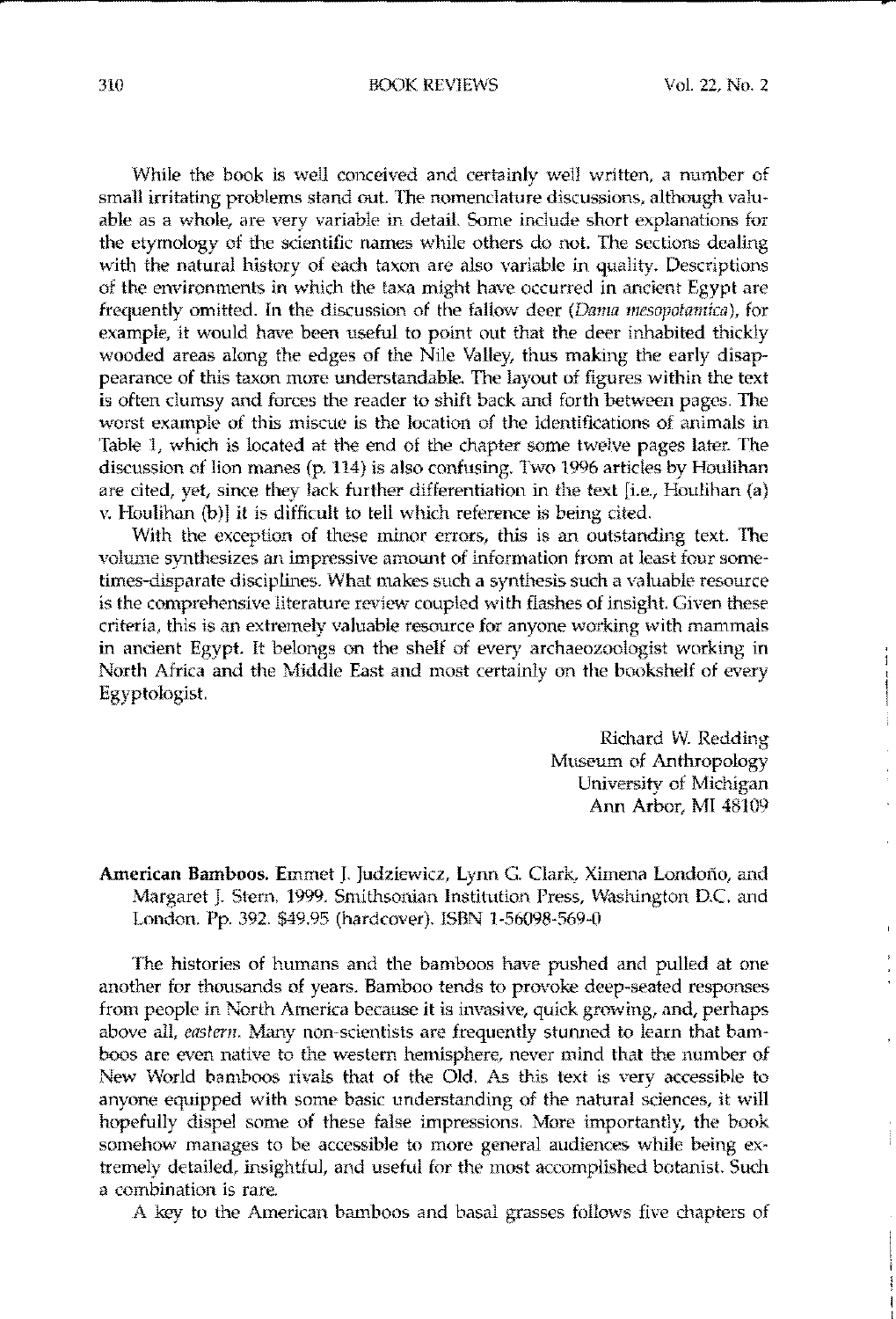text. These chapters, in just 134 pages, cover bamboo anatomy, bamboo in the American landscape, the use of American bamboos by people, the techniques of growing bamboo, and recent and historical thought on the definitional characteristics of bamboo. Accompanying the chapters and scientific key are over 200 color photographs, maps, and drawings of the highest quality. Four appendices cover the themes of the geographical distribution of the bamboo genera, avian special**ists of understory bamboos, bamboo common names, and commonly cultivated** bamboos in the United States and Europe. A glossary, particularly useful for newcomers to dimorphic key reading, completes the text.

Bamboo anatomy can be a bewildering subject; yet, understanding the anatomy of this unique plant group is critical to understanding its evolutionary significance, taxonomy, and human use. The authors painstakingly walk the reader **from node to internode, from root to culm, and from flower to seedling with** exceptional grace, and they provide boldface type for important terms, detailed anatomical sketches, schematic views of habits, and even scanning electron micrographs in accompaniment. For some, the treatment of bamboo anatomy may be a bit too detailed, but those who proceed patiently through the chapter will be rewarded with a true breadth of understanding. For many, in fact, this may be the most useful and relevant of all chapters.

Chapters 2, 3, and 4 are easier reads, but no less brilliant. "Bamboos in Native Landscapes" provides extraordinary detail of the subject matter, in a way that could onlv come from decades of fieldwork and an incredible handle on the available literature. Although the entire text will be of use to the ethnobiologist, the third chapter on the human use of bamboo is obviously the most relevant for readers of the *Journal of Ethnobiology*. The thematic and chronological categorizing and describing of human uses of bamboo provides an excellent introduction. More detail on these topics is somewhat wanting, but, considering the overall breadth of the text, the coverage is reasonable. The discussion of the use of *Cuadua* angustifolia Kunth in construction among the peoples of western Colombia and Ecuador is particularly well informed. The fourth chapter, on cultivating bamboos, is a logical development of Chapter 3 and captures the interest of an entirely new audience. Although just fifteen pages in length, the chapter does an excellent job summarizing the methods of cultivation. The authors' treatment of evolution, cladistics. and bamboo phylogeny is superb and insightful and summarizes and extrapolates on the findings of many authors; notable among these is Lynn Clark.

The 20o-page key is in some ways the climax of the text, where the first four chapters provide the tools and background for the key to be useful and meaningful. Each genus is treated with great detail, plus a distribution map and a color photo of a representative species. One will quickly notice that Judziewicz, Clark, Londoño, and Stern frequently appear as plant authors, which reflects their substantive contribution to the study of bamboo and the reliability of this volume.

*American Bamboos* is a remarkable achievement. Although some themes could and perhaps will be treated as texts themselves. the book will certainly inspire many future bamboo enthusiasts as it has done with this reviewer. The book belongs in the personal library of every ethnobotanist or ethnobiologist, novice or expert bamboo gardener. landscape restorationist, and evolutionary biologist. In the acknowledgments, the authors express their wish to have followed in the